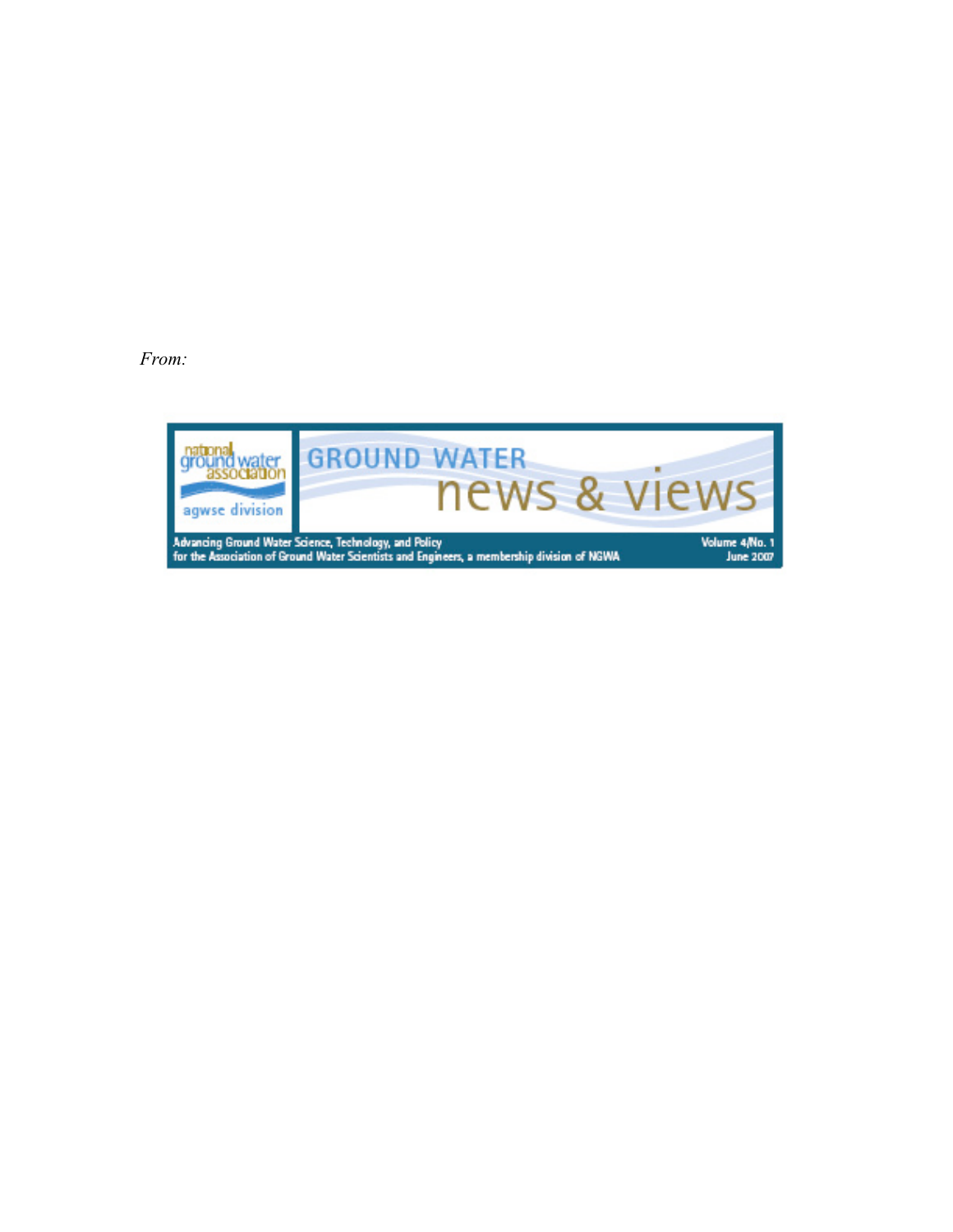# **Focus on Climate Change**

# **Western Ground Water and Climate Change—Pivotal to Supply Sustainability or Vulnerable in Its Own Right?**

### by Michael Dettinger, U.S. Geological Survey, La Jolla, California; and Sam Earman, Desert Research Institute

The NGWA policy statement on ground water and global climate change (www.ngwa.org/ngwainwashington/ climatechange.cfm) outlines several current and potential impacts of climate change on water supplies and concludes that ground water will be pivotal to sustainable water supplies because of its capacity to balance large swings in precipitation and demand. The impacts discussed include reductions in snowpacks, changes in precipitation, sea level rise, warming surface waters, and changes in water demand. However, in the western United States, other important challenges also face ground water science and management communities because climate change may impact ground water supplies directly and indirectly, in ways that have, to date, been largely unexplored.

Current climate change projections are unanimous in predicting warming across the United States, with most ranging from about  $+3^{\circ}$  to  $+6^{\circ}$ C. Projected precipitation changes are more complicated, with some consensus developing toward modestly wetter conditions in the northern tier of states and modestly drier conditions in the southwesternmost states, but with relatively small changes of uncertain sign in the regions between these projections (conclusions by the authors from analyses of projections used in IPCC 2007). Based on these projections, the impacts of warming—the more confident of the projections—on water supplies, including ground water, are urgently in need of assessment. Warming will likely reduce runoff generation, whether precipitation increases or decreases, because of attendant increases in the potential for evapotranspiration.

Due to the parallels between such runoff declines and historical droughts, it has been natural to envision ground water as a safeguard against climate change. However,

the same tendency for ground water to respond more to slow climate fluctuations than to fast ones (Changnon 1987, Dickinson et al. 2004) makes ground water an attractive option during droughts. This could also mean that ground water will respond more strongly to the comparatively slow trends associated with climate change than to isolated droughts. The linkages between climate and ground water are inherently complex. In anticipation of unprecedented times ahead, some of those intuitions need to be reassessed.

There are likely many different ways that warming may influence ground water supplies. One particular concern in the western United States is warming's effects on snowpacks. In the West, because mountains are generally wetter and cooler than adjacent basins, most ground water is derived from mountain precipitation. Some recharge occurs in place in mountain recharge areas, sustaining important surface water base flows and cooler water temperatures. Recharge also occurs by infiltration where runoff crosses from mountain blocks onto abutting fans and alluvium or onto basin floors.

A growing tide of studies is showing that snowmelt provides more mountain recharge than rain does in western settings (Earman et al. 2006). This is probably because large and intense infiltration is required to break through the region's thick unsaturated zones. Additionally, snowpacks store and then release precipitation from several storms at once. Studies in the Great Basin indicate that 50% to 90% of the recharge there originates from snowmelt (Winograd et al. 1998).

Recharge-temperature analyses based on dissolved gases show that recharge in the central part of the Chiricahua Mountains, Arizona, is derived only from altitudes above seasonal snowlines and not

from lower altitudes (Earman and Phillips 2003). Geochemical hydrograph separations in the highest basins of the Rockies demonstrate that, even during the peak snowmelt, 60% or more of the streamflow is supplied by ground water (Liu et al. 2004). On the other hand, recharge from streamflow infiltration through fans and basin floors depends on large, rapid, but generally infrequent, outflows of runoff from the mountains onto surrounding fans and basins. The mix of mountain vs. fan and basin recharge presumably varies from basin to basin and from year to year, but these variations are poorly understood in most of the West.

As the region has warmed in recent decades (Cayan et al. 2001), precipitation has occurred more frequently as rain rather than snow (Knowles et al. 2006) and snowpacks have thinned (Mote 2003). If warming continues, snowline elevations are expected to rise. If this happens, mountain recharge may also be expected to decline, because recharge areas will shrink and the amount of snowmelt available to infiltrate at any one time will dwindle. Using the University of Washington's VIC model (Maurer et al. 2002), recent simulations by the authors of near-surface water budgets in the western mountains, with and without warming, suggest that the partitioning of net precipitation between surficial runoff and subsurface runoff may respond to warming with declines in subsurface runoff of as much as 50%. We conjecture that the declines would, most likely, be reflected also in ground water recharge declines.

On the other hand, another simulated result of warming in the western mountains is relatively more surficial runoff. Declines in mountain recharge triggered by loss of snowpack would have immediate impacts on mountain water resources, including low flows and stream temperatures, and may also have serious impacts on longterm ground water supplies in surrounding basins through reductions in mountain recharge. Although recharge that supplies mountain ground water may decline, much of this unrecharged water may run off onto the region's fans and basins and potentially increase recharge on fans and basin floors. However, if the unrecharged water is instead mostly evapotranspired from the mountain soils, the overall recharge (mountain plus basin) may decline.

At present, whether the overall recharge will increase, decrease, or stay the same is unknown at any scale in the West. Similarly, the impacts to ground water supplies due to changed conditions of the location and timing of recharge are also insufficiently understood.